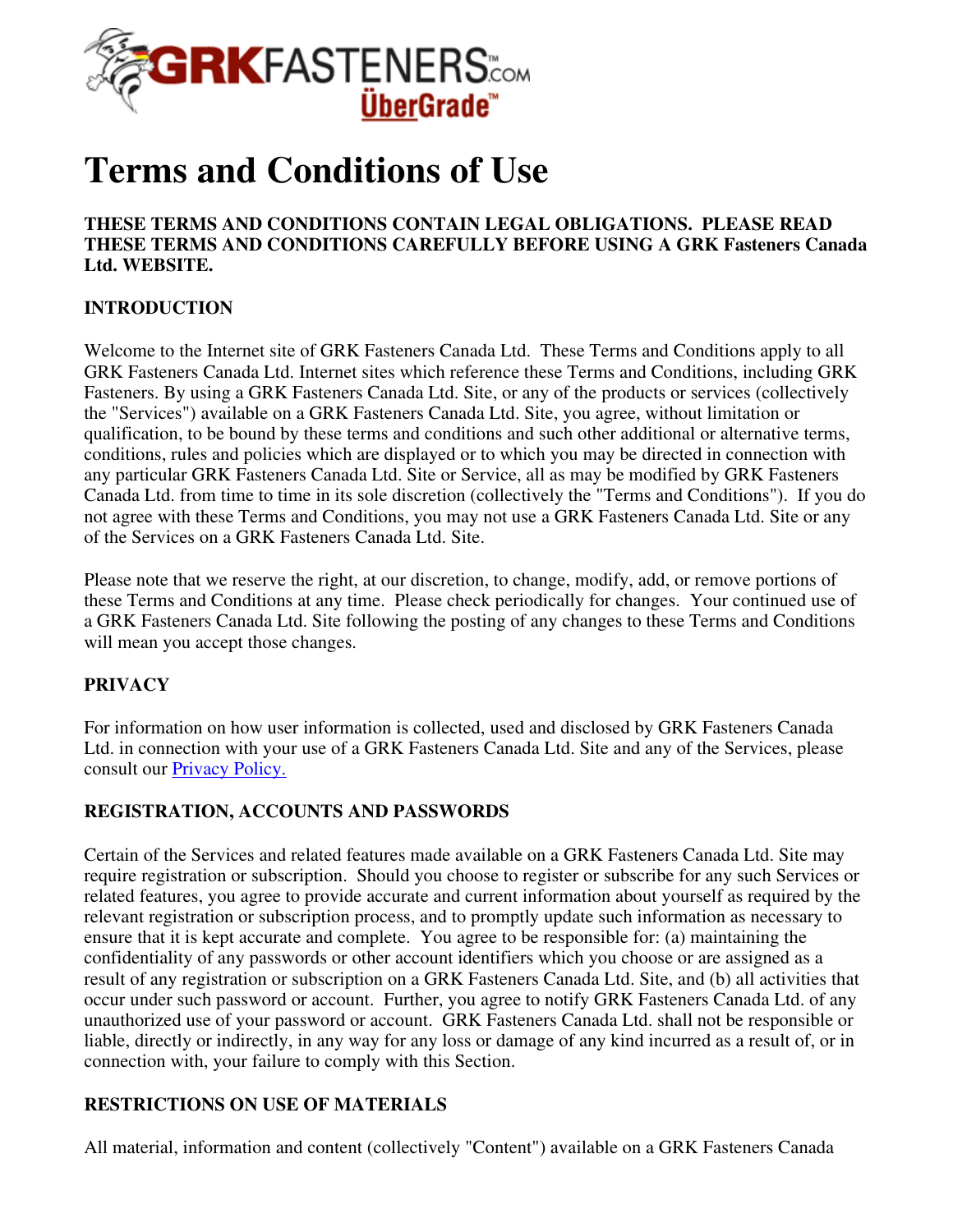Ltd. Site, including the manner in which such Content is presented, and the Services are: Copyright 2002 GRK Fasteners Canada Ltd., its affiliates and/or licensors. All rights reserved. Such Content is protected by Canadian and worldwide copyright laws and treaty provisions. GRK Fasteners Canada Ltd. grants you a limited non-exclusive, non-transferable license to use and display on your computer or other electronic access device, the Content and Services for your own personal and non-commercial use only, provided that you do not modify the Content and that you maintain all copyright and other proprietary notices. Except as provided herein, you agree not to reproduce, make derivative works of, retransmit, distribute, sell, publish, communicate, broadcast or otherwise make available any of the Content obtained through a GRK Fasteners Canada Ltd. Site or any of the Services, including without limitation, by caching, framing or similar means, without the prior written consent of the respective copyright owner of such Content.

## **TRADEMARKS**

The GRK Fasteners Canada Ltd. and all associated designs and logos are trademarks of GRK Fasteners Canada Ltd., used under license. All other product, brand and company names and logos used or mentioned on a GRK Fasteners Canada Ltd. Site or any of the Services may be the trademarks or registered trademarks of their respective owners. Any use of any trademarks appearing on a GRK Fasteners Canada Ltd. Site or any of the Services without the express written consent of the owner of the trademark is strictly prohibited.

## **USER CONDUCT**

In consideration of the availability, and your use, of a GRK Fasteners Canada Ltd. Site or any of the Services, you agree to comply with all applicable laws and these Terms and Conditions when using such GRK Fasteners Canada Ltd. Site or Service. You acknowledge that GRK Fasteners Canada Ltd. may investigate any violations of law and may cooperate with law enforcement authorities in prosecuting users in this regard. Additionally, you agree not to:

- post, transmit, link to, or otherwise distribute any materials, information or content constituting, advocating or encouraging conduct that would constitute a criminal offense or give rise to civil liability, or otherwise use a GRK Fasteners Canada Ltd. Site or any of the Services in a manner which is contrary to law or would serve to restrict or inhibit any other user from using or enjoying a GRK Fasteners Canada Ltd. Site, any of the Services, or the Internet;
- defame, abuse, stalk, harass, threaten or otherwise violate the legal rights of others, including without limitation, rights relating to privacy and publicity;
- post, transmit, link to, or otherwise distribute any inappropriate, profane, defamatory, infringing, obscene, indecent or unlawful material or information;
- post, transmit, link to, or otherwise distribute any information, materials or content (including for greater certainty, software) which contains a virus, cancelbot, trojan horse, worm or other harmful or disruptive component.

# **RESPONSIBILITY FOR MINORS**

In cases where you have authorized a minor to use a GRK Fasteners Canada Ltd. Site or any of the Services, you recognize that you are fully responsible for: (i) the online conduct of such minor; (ii) controlling the minor's access to and use of a GRK Fasteners Canada Ltd. Site or any of the Services; and (iii) the consequences of any misuse by the minor. You acknowledge that some of the areas of a GRK Fasteners Canada Ltd. Site may contain material that is inappropriate for minors.

#### **FORUMS AND CONTENT SUBMISSIONS**

By uploading materials to any chat board or forum available on a GRK Fasteners Canada Ltd. Site (collectively "Forums") or otherwise submitting any materials to us through any other content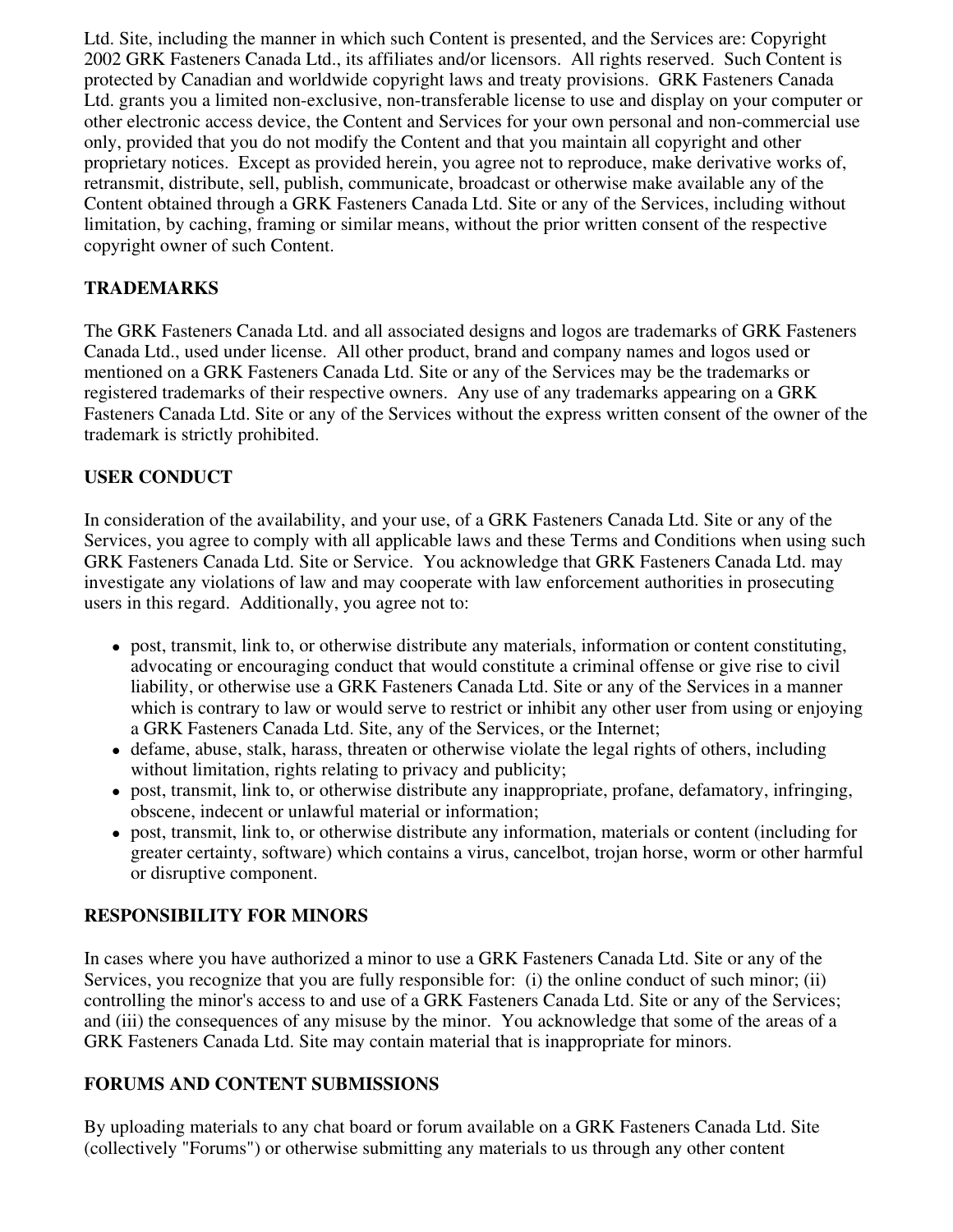generating or submitting Service on a GRK Fasteners Canada Ltd. Site, you automatically grant (or warrant that the owner of such materials expressly grants) GRK Fasteners Canada Ltd. a world-wide, perpetual, royalty-free, irrevocable and nonexclusive right and license to use, copy, adapt, transmit, communicate, publicly display and perform, distribute and create compilations and derivative works from such submitted materials, for the limited purposes of publishing and promoting such materials in connection with the Forum or other Service through which the materials were submitted or generated, and for all promotions thereof. Such license shall apply with respect to any form, media, or technology now known or later developed. In addition, you warrant that all "moral rights" in such materials have been waived.

When participating in a Forum, never assume that people are who they say they are, know what they say they know, or are affiliated with whom they say they are affiliated. GRK Fasteners Canada Ltd. cannot be responsible for the content or accuracy of any information, and will not be responsible for any reliance or decisions made based on such information. When using a Forum, you may not post, transmit, link to, or otherwise distribute any information, materials or content that do not generally pertain to the designated topic or theme of the particular Forum. Use of a Forum for commercial purposes of any kind is strictly prohibited. Please note that GRK Fasteners Canada Ltd. reserves the right to refuse to post or to remove any information or materials, in whole or in part, that, in its sole discretion, are unacceptable, undesirable, or in violation of these Terms and Conditions.

## **DISCLAIMER**

YOU EXPRESSLY UNDERSTAND AND AGREE THAT: (A) A GRK Fasteners Canada Ltd. SITE AND ANY OF THE SERVICES ARE PROVIDED ON AN "AS IS" AND "AS AVAILABLE" BASIS AND THAT GRK Fasteners INC MAKES NO WARRANTIES, REPRESENTATIONS OR CONDITIONS (as used in this section "WARRANTIES") OF ANY KIND, WHETHER EXPRESS OR IMPLIED, INCLUDING BUT NOT LIMITED TO IMPLIED WARRANTIES OF MERCHANTABILITY, FITNESS FOR A PARTICULAR PURPOSE AND NON-INFRINGEMENT AND THAT ANY SUCH WARRANTIES ARE HEREBY EXPRESSLY DISCLAIMED, AND (B) GRK Fasteners INC SPECIFICALLY MAKES NO WARRANTIES THAT A GRK Fasteners INC SITE OR ANY OF THE SERVICES, INCLUDING ANY CONTENT, INFORMATION, PRODUCTS OR SERVICES OBTAINED FROM OR THROUGH THE USE OF A GRK Fasteners INC SITE OR ANY OF THE SERVICES, WILL BE PROVIDED ON AN UNINTERRUPTED, TIMELY, SECURE OR ERROR-FREE BASIS OR THAT SUCH SERVICES OR THE RESULTS DERIVED THEREFROM WILL MEET YOUR REQUIREMENTS OR EXPECTATIONS.

#### **PROFESSIONAL INFORMATION DISCLAIMER**

The GRK Fasteners Canada Ltd. Sites make available certain information provided by third parties related to various professional fields such as, without limitation, medicine and other health and fitness related matters, law, accounting and financial planning and investments (the "Professional Information"). The Professional Information is provided for educational and entertainment purposes only and should not be interpreted as a recommendation for a specific treatment plan, product or course of action. Use of a GRK Fasteners Canada Ltd. Site does not replace consultations with a qualified medical, legal, financial or other relevant professional. In addition, while the Professional Information is frequently updated, this information changes rapidly and therefore, some of the Professional Information may be out of date. You agree that all risk associated with the use of, or reliance on, any of the Professional Information rests with you. You further agree that GRK Fasteners Canada Ltd., including its suppliers, shall not be responsible or liable, directly or indirectly, in any way for any loss or damage of any kind incurred as a result of, or in connection with your use of, or reliance on, any such Professional Information.

# **FINANCIAL INFORMATION DISCLAIMER**

The Content (including any facts, views, opinions, recommendations, description of, or references to,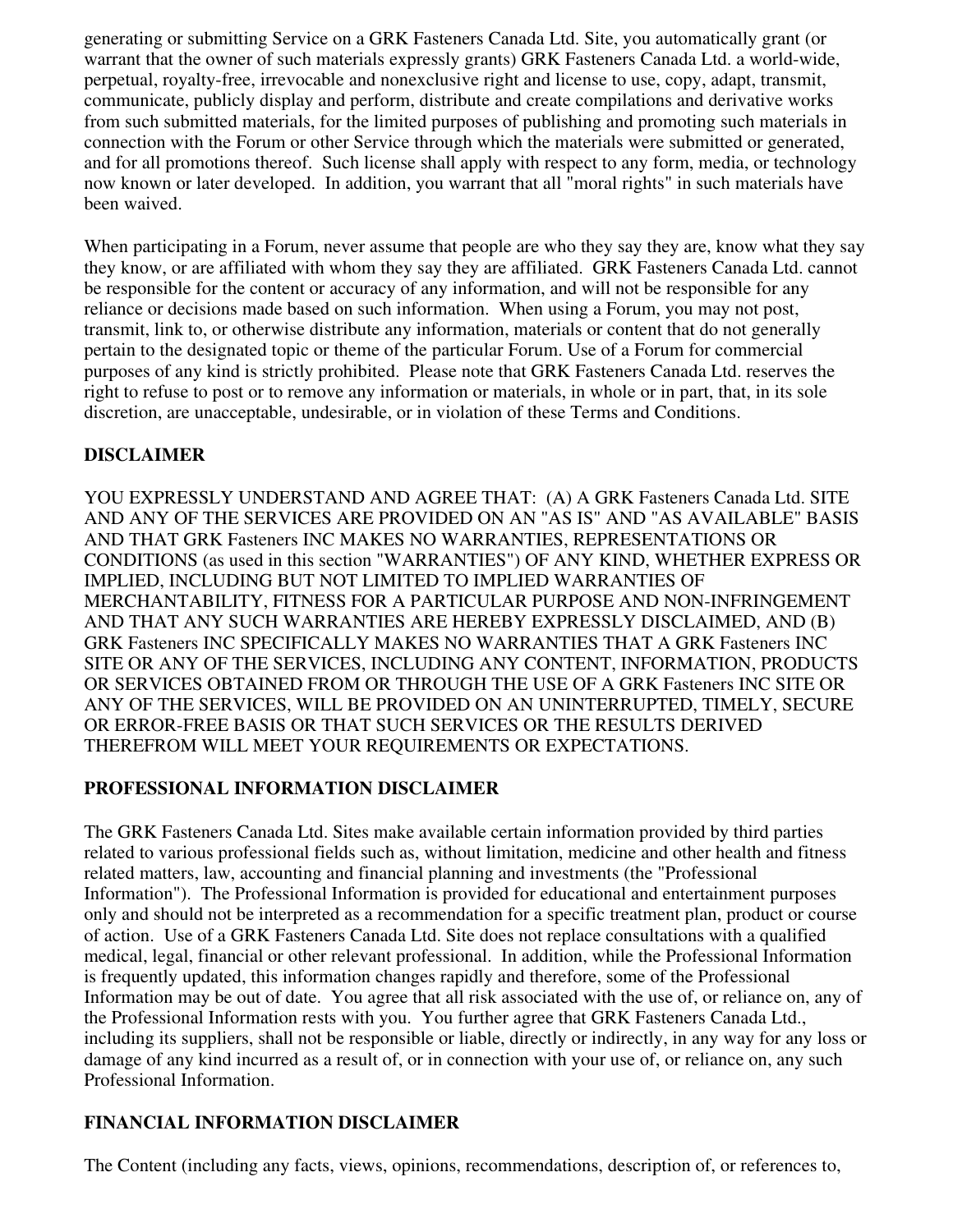products or securities) made available by GRK Fasteners Canada Ltd. through a GRK Fasteners Canada Ltd. Site or any of the Services is: (a) for information purposes only; (b) not to be used or construed as an offer to sell, a solicitation of an offer to buy, or an endorsement, recommendation, or sponsorship of any entity or security by GRK Fasteners Canada Ltd.; and (c) not necessarily reflective of the views or policy of GRK Fasteners Canada Ltd., including the publisher, contributors and staff of, and advertisers on, a GRK Fasteners Canada Ltd. Site. You acknowledge and agree that any request for information by you is unsolicited and shall neither constitute nor be construed as investment advice by GRK Fasteners Canada Ltd. You should apply your own judgment in making any use of any Content, including, without limitation, the use of any information contained therein as the basis for any conclusions. You bear responsibility for your own investment research and decisions. PRIOR TO MAKING ANY INVESTMENT DECISION, IT IS STRONGLY RECOMMENDED THAT YOU SEEK OUTSIDE ADVICE FROM A QUALIFIED INVESTMENT ADVISOR. GRK Fasteners Canada Ltd. DOES NOT PROVIDE OR GUARANTEE ANY FINANCIAL, LEGAL, TAX, OR ACCOUNTING ADVICE OR ADVICE REGARDING THE SUITABILITY, PROFITABILITY, OR POTENTIAL VALUE OF ANY PARTICULAR INVESTMENT, SECURITY, OR INFORMATION SOURCE.

You acknowledge that GRK Fasteners Canada Ltd. or its affiliates may invest or otherwise hold interests in entities which may be referenced in any of the Services or Content accessible through a GRK Fasteners INC Site. The views and opinions expressed on a GRK Fasteners Canada Ltd. Site are not intended to constitute a description of securities bought, sold, or held on behalf of GRK Fasteners Canada Ltd. nor an indication by GRK Fasteners Canada Ltd. of any intention to buy, sell, or hold any security.

#### **DISCLAIMER REGARDING SEARCH CONTENT**

Any and all pictures, sounds, sound effects, sound recordings, musical works, performances, graphics, video, cinematic productions, audio-visual works and any other works (the "Multimedia Content") located through a GRK Fasteners Canada Ltd. Site's search services are protected by copyright and/or other intellectual property laws. GRK Fasteners Canada Ltd. does not have the right to authorize you to reproduce, distribute, publicly display, publicly perform, communicate or create derivative works from any files containing such Multimedia Content. Where search results link to sites outside a GRK Fasteners Canada Ltd. Site, all of the Multimedia Content contained on such sites is owned and served by entities other than GRK Fasteners Canada Ltd. GRK Fasteners Canada Ltd. provides you with the URL or address of the Multimedia Content; this information may be used to determine the server of the Multimedia Content. If you intend to make use of any Multimedia Content accessed through a GRK Fasteners Canada Ltd. Site's search services for commercial or noncommercial purposes, we strongly suggest that you contact the server and/or owner of the Multimedia Content for permission to use such Multimedia Content.

#### **MONITORING**

You acknowledge that GRK Fasteners Canada Ltd. has no obligation to monitor a GRK Fasteners Canada Ltd. Site or any content accessible through a GRK Fasteners Canada Ltd. Site or any of the Services. However, you agree that GRK Fasteners Canada Ltd. has the right to monitor a GRK Fasteners Canada Ltd. Site electronically from time to time and to disclose any information as necessary to satisfy any law, regulation or other governmental request, to operate a GRK Fasteners Canada Ltd. Site or any of the Services properly, or to protect itself or its users in accordance with the Privacy Policy.

#### **MODIFICATIONS**

GRK Fasteners Canada Ltd. reserves the right, in its sole discretion, to add to, remove, modify or otherwise change any part of these Terms and Conditions, in whole or in part, at any time. Please check these Terms and Conditions regularly for updates by checking the date of "Last Update" at the top of this document. If any change is not acceptable to you, you must discontinue your use of a GRK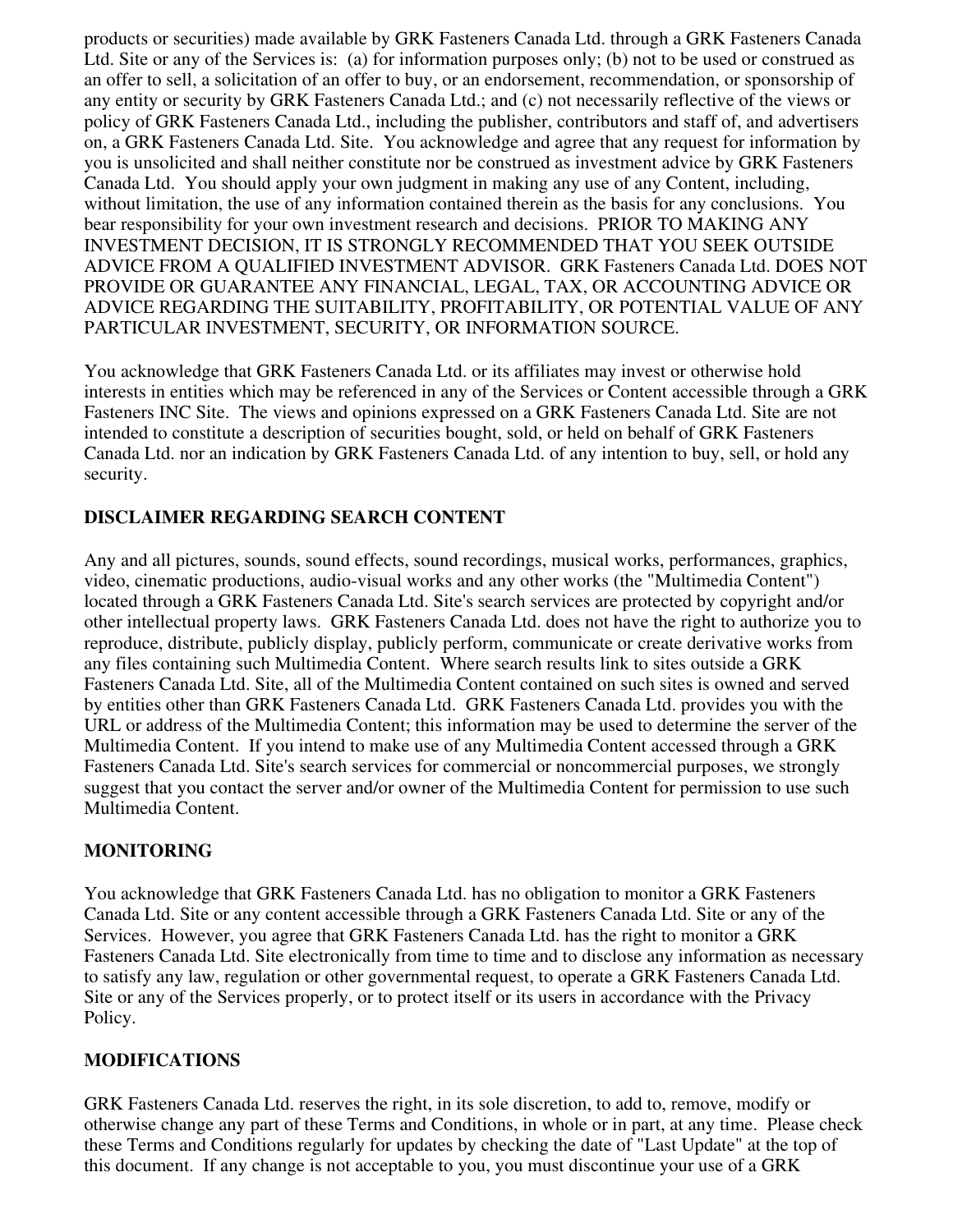Fasteners Canada Ltd. Site and any of the Services immediately. Your continued use of a GRK Fasteners Canada Ltd. Site or any of the Services after any such changes are posted will constitute acceptance of those changes. Further, GRK Fasteners Canada Ltd. reserves the right to change, modify, suspend or discontinue any aspect of a GRK Fasteners Canada Ltd. Site, Services or Content from time to time without notice or liability and for any reason whatsoever.

#### **DOWNLOADS AND SHAREWARE**

Certain GRK Fasteners Canada Ltd. Sites allow you to download software applications or other forms of Content, including files, images and/or data incorporated therein (collectively, the "Software"). The Software is made available to you by GRK Fasteners Canada Ltd. or third parties subject to the terms and conditions made available to you during the software installation process. Additionally, you agree that the Software is licensed to you by GRK Fasteners Canada Ltd. or third parties for your personal and non-commercial use only provided that you do not modify the Software and that you maintain all copyright and other proprietary notices and that GRK Fasteners Canada Ltd. or the designated third parties retain full and complete title to the Software and all intellectual property rights therein. You may not redistribute, sell, de-compile, reverse engineer, disassemble, or otherwise reduce the Software to a human-readable form. You agree that it is your responsibility to review and evaluate the Software and the related terms and conditions, and that all risk associated with the use of, or reliance on, the Software rests with you. You further agree that GRK Fasteners Canada Ltd., including its suppliers, shall not be responsible or liable, directly or indirectly, in any way for any loss or damage of any kind incurred as a result of, or in connection with your use of, or reliance on, the Software, including the failure of the Software to meet your needs, standards, expectations or specifications.

## **CONTENT LINKED TO A GRK Fasteners Canada Ltd. SITE**

Please exercise discretion while browsing the Internet. Please note that certain links on a GRK Fasteners Canada Ltd. Site may take you to other websites. GRK Fasteners Canada Ltd. provides these links only as a convenience and not as an endorsement by GRK Fasteners Canada Ltd. These linked sites are not necessarily under the control of GRK Fasteners Canada Ltd. If you decide to visit any linked site, you do so at your own risk and it is your responsibility to take all protective measures to guard against viruses and other destructive elements. GRK Fasteners Canada Ltd. is not responsible for the content of any such linked sites or any other web page which is not part of a GRK Fasteners Canada Ltd. Site and under GRK Fasteners Canada Ltd.'s control. Unless otherwise expressly provided, GRK Fasteners Canada Ltd. makes no representation or warranty regarding, and does not endorse, any linked site or the information, products or services appearing thereon. Accordingly, you agree that GRK Fasteners Canada Ltd. will not be responsible or liable in any way for the accuracy, relevancy, copyright compliance, legality, or decency of material contained in any site linked from a GRK Fasteners Canada Ltd. Site.

# **DEALINGS WITH THIRD PARTIES**

You acknowledge and agree that your correspondence or business dealings with any third parties, including any merchants or advertisers, found on, or through, a GRK Fasteners Canada Ltd. Site or any of the Services, including payment for and delivery of related goods and services, and all other terms, conditions, representations and warranties related to such dealings, are solely as between you and such third parties. GRK Fasteners Canada Ltd. assumes no responsibility whatsoever for any charges you or any user of your account incurs when making purchases or other transactions in this manner. Further, the responsibility for ensuring compliance with all applicable laws in connection with any such transactions shall be your's alone. You agree that GRK Fasteners Canada Ltd. shall not be responsible or liable in any way for any loss or damage of any kind incurred as a result of, or in connection with, any such dealings or transactions.

#### **SUBSCRIPTION/FEE BASED SERVICES**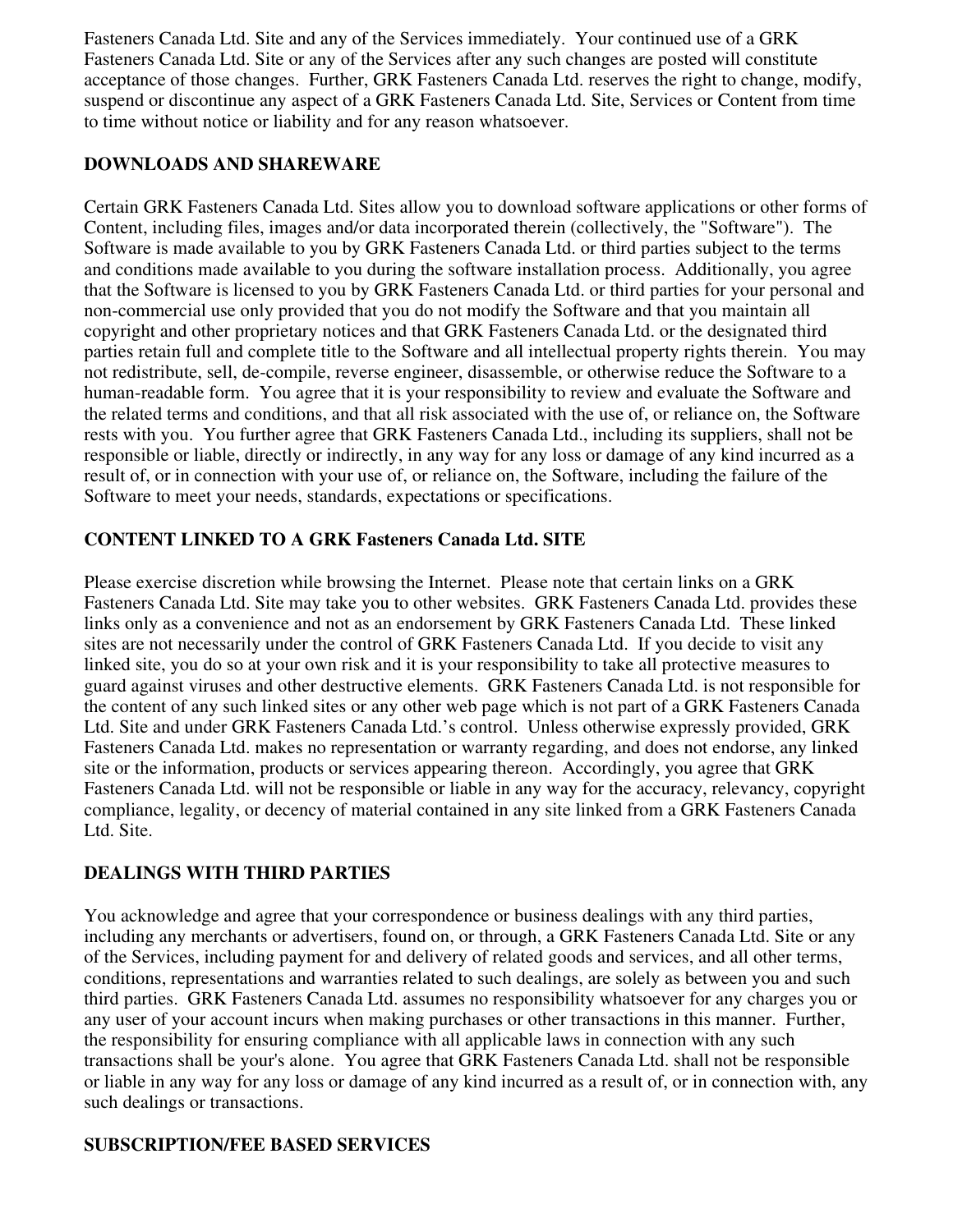Certain of the Services made available on a GRK Fasteners Canada Ltd. Site may be offered by GRK Fasteners Canada Ltd. on a payment basis (a "Pay Service"). Pay Services may be offered by GRK Fasteners Canada Ltd. on a prepaid usage basis or on a periodic subscription ("Subscription") basis. Should you choose to purchase a Pay Service, you will be required to register as described above, and you will be assigned an account for such Pay Service (the "Pay Service Account") based on the information you provide as part of the registration process. You agree to pay all the fees applicable for such Pay Service you incur through your Pay Service Account, including any fees associated with the use of such Pay Service together with all applicable taxes (the "Fees").

Unless otherwise indicated on the relevant Pay Service description page (the "Pay Service Description"), the Fees for a Pay Service purchased through your Pay Service Account are chargeable immediately (and at the beginning of each renewal period for periodic Subscription Pay Services) to the credit card you designated for the particular Pay Service Account or through such other billing process as applicable. All Fees are non-refundable. GRK Fasteners Canada Ltd. reserves the right to change the amount of, or basis for determining, any Fees for a Pay Service, and to institute new Fees or terms at any time effective upon notice to you, which notice may for certainty include the posting of any such changes on the relevant pages related to the use of the Pay Service.

Please note that Subscription Pay Services renew automatically at the end of the relevant period as set out in the applicable Pay Service Description and Fees in respect of each such renewal shall be based on the then current rate for the particular Subscription Pay Service. You may terminate your subscription at any time, which termination will only be effective at the end of your subscription period.

By registering for a Pay Service, you warrant that: (a) you are of the age of majority in the jurisdiction in which you reside, (b) all information you submit is true and correct (including without limitation all credit card information), and (c) you are the cardholder of the credit card you designated for your Pay Service Account.

In consideration of the availability, and your use, of a Pay Service, you acknowledge and agree: (a) to these Terms and Conditions, including without limitation the disclaimers, limitation of liability and provisions related to prohibited conduct set out herein as well as any terms and conditions which may be set out in the relevant Pay Service Description, (b) that you are solely responsible for all acts or omissions that occur through your Pay Service Account, (c) that the Pay Service is for your personal, non-commercial use and you agree not to resell, distribute, transfer, share or otherwise use any Pay Service, including any coupons or credits related to same for any commercial purposes whatsoever, (d) that GRK Fasteners Canada Ltd. reserves the right to specify an expiry date for the use of any coupons or credits purchased in connection with any Pay Service, and (e) that GRK Fasteners Canada Ltd. reserves the right to suspend or terminate your Pay Service Account and your use of a Pay Service at any time, including without limitation, where GRK Fasteners Canada Ltd. has determined, in its sole discretion, that your use of the Pay Service is, or was, in breach of these Terms and Conditions. Any such termination by GRK Fasteners Canada Ltd. shall be in addition to and without prejudice to such rights and remedies as may be available to GRK Fasteners Canada Ltd., including injunction and other equitable remedies. Your ability to use the Pay Service is also subject to any limits established by GRK Fasteners Canada Ltd. or by your credit card issuer. If Fees cannot be charged to your credit card or your charge is returned for any reason, including chargeback, GRK Fasteners Canada Ltd. reserves the right to either suspend or terminate your Pay Service Account and your access to the Pay Service.

#### **INDEMNIFICATION**

You agree to defend, indemnify and hold harmless each of GRK Fasteners Canada Ltd., its affiliates and licensors and each of their respective officers, directors, employees and agents, including all third parties mentioned on a GRK Fasteners Canada Ltd. Site, from and against any and all claims, actions or demands, including without limitation reasonable legal and accounting fees, resulting from or related to: (a) your breach of any of these Terms and Conditions; (b) your access to or use of a GRK Fasteners Canada Ltd. Site, Services or Content; or (c) your use or reliance on, or publication, communication or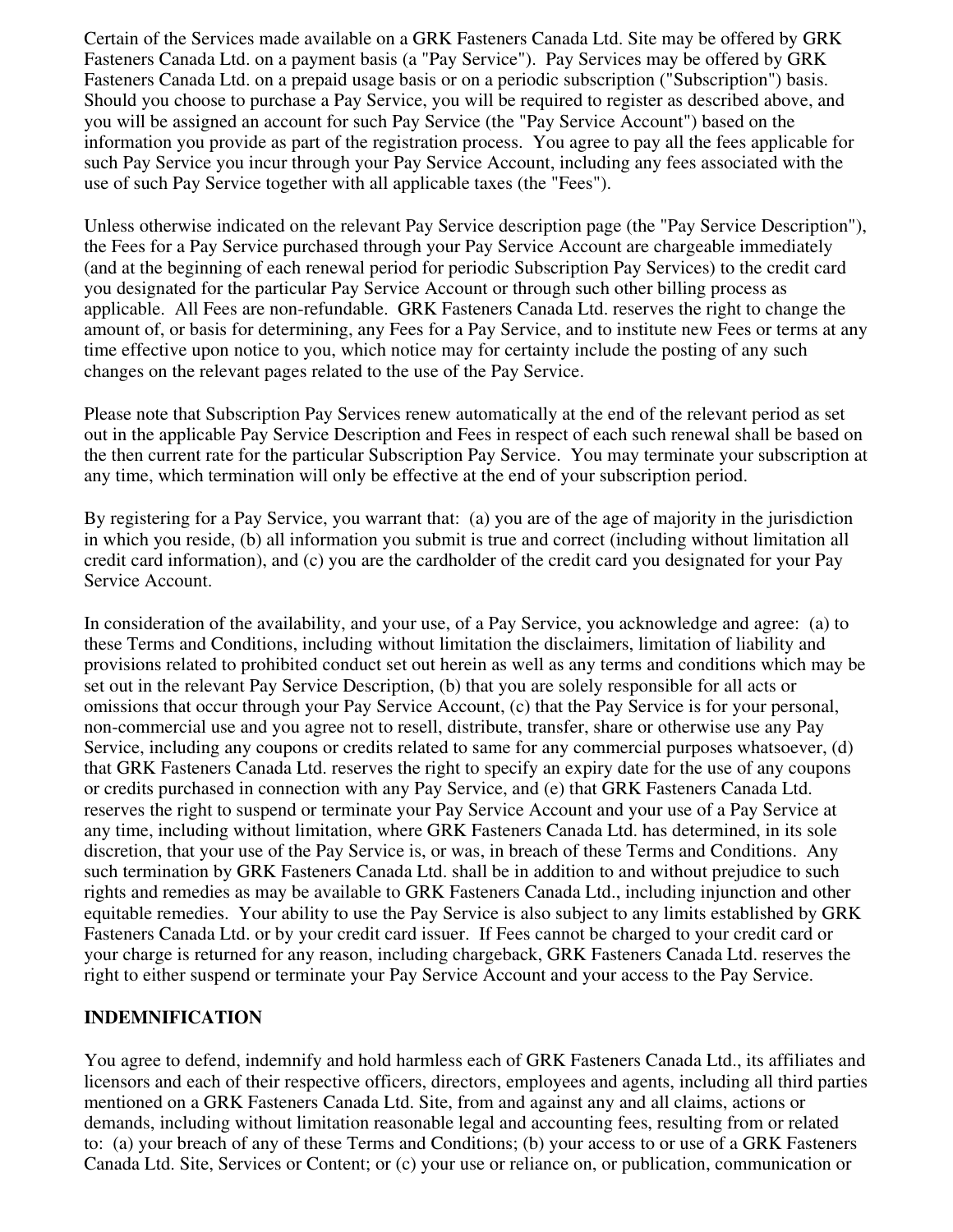distribution of anything on or from a GRK Fasteners Canada Ltd. Site or through any of the Services. You shall use your best efforts to cooperate with us in the defense of any claim. We reserve the right, at our own expense, to assume the exclusive defense and control of any matter otherwise subject to indemnification by you.

# **LIMITATION OF LIABILITY**

YOU EXPRESSLY UNDERSTAND AND AGREE THAT IN NO EVENT SHALL GRK Fasteners INC, INCLUDING ITS AFFILIATES AND LICENSORS, BE LIABLE FOR ANY DAMAGES WHATSOEVER, INCLUDING ANY DIRECT, INDIRECT, INCIDENTAL, CONSEQUENTIAL, SPECIAL OR EXEMPLARY DAMAGES, AND ANY DAMAGES FOR LOSS OF PROFITS, SAVINGS, GOODWILL OR OTHER INTANGIBLE LOSSES, REGARDLESS OF WHETHER GRK Fasteners INC HAD BEEN ADVISED OF OR COULD HAVE FORESEEN THE POSSIBILITY OF SUCH DAMAGES, ARISING OUT OF OR IN CONNECTION WITH: (A) THE USE, INABILITY TO USE OR PERFORMANCE OF ANY OF THE SERVICES OF A GRK Fasteners INC SITE, OR (B) ANY UNAUTHORIZED ACCESS TO OR MODIFICATION TO ANY OF YOUR CONTENT OR TRANSMISSIONS, OR (C) ANY OTHER MATTER RELATING TO A GRK Fasteners INC SITE OR ANY OF THE SERVICES.

You expressly acknowledge that GRK Fasteners Canada Ltd. has entered into this agreement, and has and will make a GRK Fasteners Canada Ltd. Site, Content and Services available to you in reliance upon the limitations and exclusions of liability and the disclaimers set forth herein, and that the same form an essential basis of the bargain between you and GRK Fasteners Canada Ltd. You expressly agree that the limitations and exclusions of liability and the disclaimers set forth herein will survive, and continue to apply in the case of, a fundamental breach or breaches, the failure of essential purpose of contract, the failure of any exclusive remedy or termination of this agreement.

# **GOVERNING LAW/JURISDICTIONAL ISSUES**

All GRK Fasteners Canada Ltd. Sites and Services are controlled, operated and administered by GRK Fasteners Canada Ltd. from its offices within Canada. GRK Fasteners Canada Ltd. makes no representation or warranty that a GRK Fasteners Canada Ltd. Site or any of the Services are appropriate or available for use at any locations outside Canada. If you access a GRK Fasteners Canada Ltd. Site from outside Canada, you are responsible for compliance with all applicable laws. You may not export any of the Content accessible through a GRK Fasteners Canada Ltd. Site in violation of applicable export laws and regulations. These Terms and Conditions shall be interpreted, construed and governed by the laws in force in the Province of Ontario, Canada, without reference to its conflict of laws principles. Subject to the Arbitration and Actions paragraph below, each party hereby agrees to submit to the jurisdiction of the courts of the Province of Ontario and to waive any objections based upon venue. The United Nations Convention on Contracts for the International Sale of Goods does not apply to these Terms and Conditions.

# **ARBITRATION AND ACTIONS**

Any controversy, claim or dispute arising out of or relating to these Terms and Conditions, your use of any GRK Fasteners Canada Ltd. Site or Service or the relationship which results from these Terms and Conditions, including without limitation, the performance, breach, enforcement, existence or validity of the matters provided for in these Terms and Conditions which cannot be amicably resolved, even if only one of the parties declares that there is a difference (collectively, a "Claim"), will be referred to and finally settled (to the exclusion of the courts) by private and confidential binding arbitration before a single arbitrator held in Toronto, Ontario in English and governed by Ontario law pursuant to the Arbitration Act, 1991 (Ontario), as amended, replaced or re-enacted from time to time. The arbitrator shall be a person who is legally trained and who has experience in the information technology field in Canada and is independent of either party. Any such Claim shall be arbitrated on an individual basis, and shall not be consolidated in any arbitration with any claim, controversy or dispute of any other